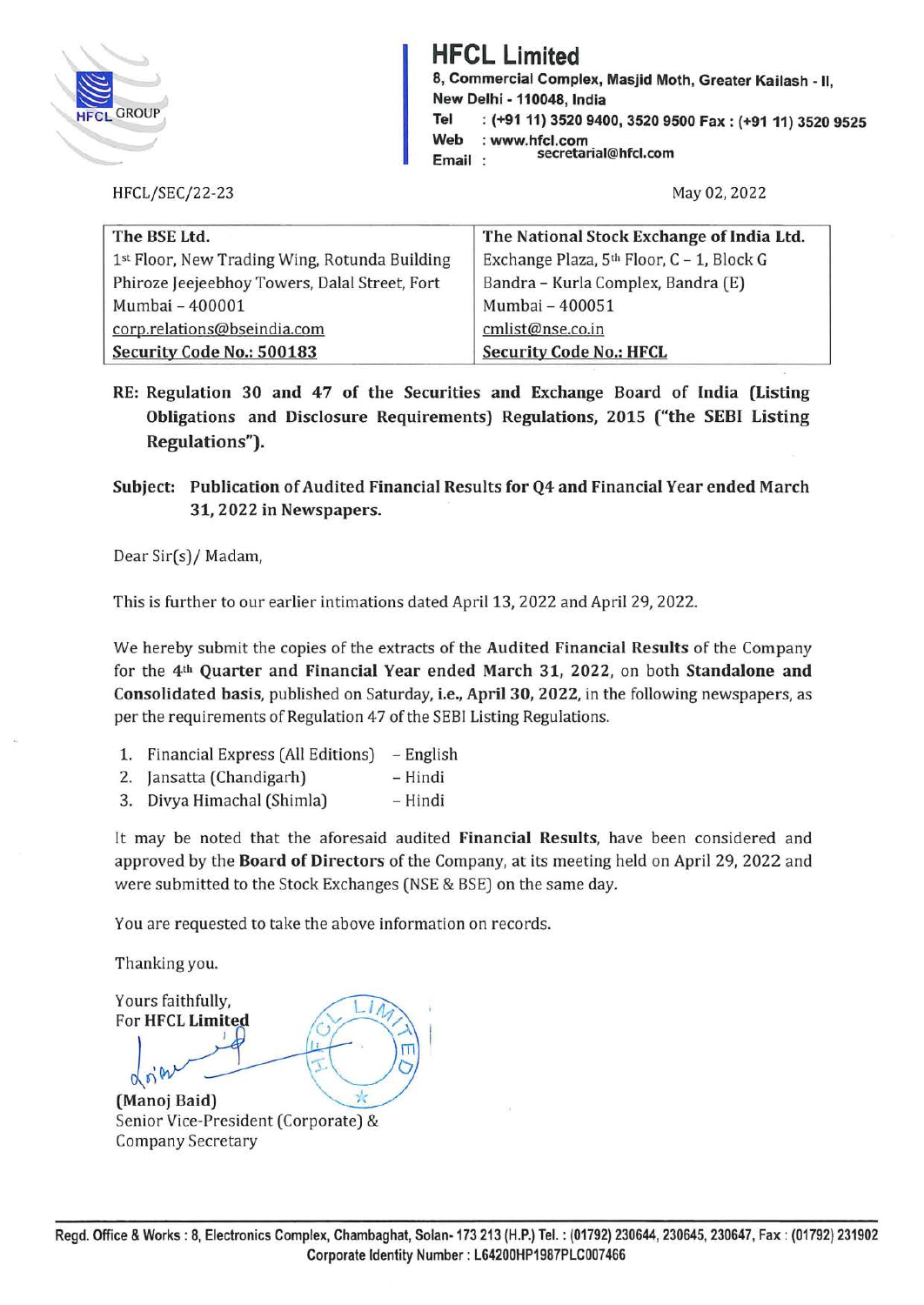#### **FINANCIAL EXPRESS**





## **HFCL LIMITED**

Regd. Office: 8, Electronics Complex, Chambaghat, Solan-173213 (Himachal Pradesh), Tel.: (+91-1792) 230644, Fax No.: (+91-1792) 231902 E-mail: secretarial@hfcl.com Website: www.hfcl.com / Corporate Identity Number (CIN): L64200HP1987PLC007466

### STATEMENT OF AUDITED STANDALONE AND CONSOLIDATED FINANCIAL RESULTS FOR THE FOURTH QUARTER AND FINANCIAL YEAR ENDED MARCH 31, 2022

|     |                                                                                                                                            |                                                          |                                                                             |                                                                                                |                                                                     |                                                                                   |                                                         |                                                                             |                                                                                               | (Rs. in Crore unless otherwise stated)                             |                                                                     |  |
|-----|--------------------------------------------------------------------------------------------------------------------------------------------|----------------------------------------------------------|-----------------------------------------------------------------------------|------------------------------------------------------------------------------------------------|---------------------------------------------------------------------|-----------------------------------------------------------------------------------|---------------------------------------------------------|-----------------------------------------------------------------------------|-----------------------------------------------------------------------------------------------|--------------------------------------------------------------------|---------------------------------------------------------------------|--|
| SI. | <b>Particulars</b>                                                                                                                         | Standalone                                               |                                                                             |                                                                                                |                                                                     |                                                                                   | Consolidated                                            |                                                                             |                                                                                               |                                                                    |                                                                     |  |
| No. |                                                                                                                                            | Three<br>months<br>andad<br>March<br>31, 2022<br>Audited | Preceding<br>three<br>months<br>ended<br>December<br>31, 2021<br>Un-Audited | Corresponding<br>three months<br>ended in the<br>previous year<br>March<br>31, 2021<br>Audited | Current<br>Financial<br>year ended<br>March<br>31, 2022<br>Auditori | Previous<br>Financial<br>Year ended<br><b>March</b><br>31, 2021<br><b>Audited</b> | Three<br>months<br>onded<br>March<br>31.2022<br>Audited | Preceding<br>three<br>months<br>ended<br>December<br>31, 2021<br>Un-Audited | Corresponding<br>three months<br>ended in the<br>previous year<br>March<br>31.2021<br>Audited | Current<br>Financial<br>year ended<br>March<br>31, 2022<br>Audited | Previous<br>Financial<br>Your onded<br>March<br>31, 2021<br>Audited |  |
|     |                                                                                                                                            |                                                          |                                                                             |                                                                                                |                                                                     |                                                                                   |                                                         |                                                                             |                                                                                               |                                                                    |                                                                     |  |
|     |                                                                                                                                            |                                                          |                                                                             |                                                                                                |                                                                     |                                                                                   |                                                         |                                                                             |                                                                                               |                                                                    |                                                                     |  |
|     | Total income from operations                                                                                                               | 1065.96                                                  | 1.107.36                                                                    | 1276.94                                                                                        | 4,286.44                                                            | 4,105.87                                                                          | 18298                                                   | 1,215.21                                                                    | 1.391.40                                                                                      | 4.727.11                                                           | 4.422.96                                                            |  |
|     | Net Profit / (Loss) for the period (before tax, Exceptional and/or Extraordinary items)                                                    | 83.00                                                    | 94.79                                                                       | 109.25                                                                                         | 381.67                                                              | 300.00                                                                            | 93.35                                                   | 116.85                                                                      | 118.24                                                                                        | 448.49                                                             | 340.99                                                              |  |
|     | Net Profit / (Loss) for the period before tax (after Exceptional and/or Extraordinary items)                                               | 83.00                                                    | 94.79                                                                       | 109.25                                                                                         | 381.67                                                              | 295.87                                                                            | 93.35                                                   | 109.47                                                                      | 118.24                                                                                        | 442.11                                                             | 336.86                                                              |  |
|     | Net Profit / (Loss) for the period after tax (after Exceptional and/or Extraordinary items)                                                | 61.94                                                    | 70.12                                                                       | 82.50                                                                                          | 262.78                                                              | 222.86                                                                            | 68.15                                                   | 81.10                                                                       | 86.47                                                                                         | 325.86                                                             | 246.24                                                              |  |
| 5   | Total comprehensive income for the period (comprising net profit (after tax) and<br>ether Comprehensive Income (after tax) for the period) | 62.43                                                    | 71.33                                                                       | 84.14                                                                                          | 284.67                                                              | 227.54                                                                            | 68.65                                                   | 82.24                                                                       | 88.14                                                                                         | 327.57                                                             | 251.20                                                              |  |
| в   | Equity Share Capital                                                                                                                       | 137.49                                                   | 137.43                                                                      | 126.44                                                                                         | 137.49                                                              | 129.44                                                                            | 137.49                                                  | 137.43                                                                      | 128.44                                                                                        | 137.49                                                             | 128.44                                                              |  |
|     | Other Equity                                                                                                                               |                                                          |                                                                             |                                                                                                | 2,590.87                                                            | 1,748.05                                                                          |                                                         |                                                                             |                                                                                               | 2,680.88                                                           | 1,795.03                                                            |  |
|     | Earnings Per Share (Face Value Re. 1/- each)<br>(for continuing and discontinuing operations)                                              |                                                          |                                                                             |                                                                                                |                                                                     |                                                                                   |                                                         |                                                                             |                                                                                               |                                                                    |                                                                     |  |
|     | Basic (Rs.)                                                                                                                                | 0.45                                                     | 0.53                                                                        | 0.64                                                                                           | 2.15                                                                | 1.74                                                                              | 0.47                                                    | 0.59                                                                        | 0.66                                                                                          | 2.38                                                               | 1.86                                                                |  |
|     | Diuted (Rs.)                                                                                                                               | 0.45                                                     | 0.54                                                                        | 0.04                                                                                           | 2,15                                                                | 1.74                                                                              | 0.46                                                    | 0.00                                                                        | 0.66                                                                                          | 2.38                                                               | 1.67                                                                |  |

NOTES:

1. The above Audited Standalone & Consolidated Financial Results of the Company for the fourth quarter and financial year ended 31st March 2022 have been reviewed and recommended by the Audit Committee and were approved by Directors of the Company at their respective meetings held on 29th April, 2022.

2. The above Financial Results are in compliance with the Indian Accounting Standards (ind-AS) as prescribed under Section 133 of the Companies Act, 2013 read with the Companies (indian Accounting Standards) Rules, 2015 as

3. The Board has recommended a Dividend @18%, i.e., Re.0.18 per equity share of face value of Re.1- each, for the financial year ended 31st March, 2022, subject to the approval of shareholders at the ensuing Annual General Company profner authorities wherever recursed. The Dividend for the financial year ended 31st March, 2022, if declared at the ensuring AGM, will be paid to the shareholders within 30 days from the date of declaration.

4. The above is an extract of the detail format of the Audited Standalone & Consolidated Financial Results of the Company for the fourth quarter and financial vear ended 31st March, 2022, filed with stock exchanges (NSE & SEBI (Listing Obligations and Disclosure Requirements) Requiations, 2015. The full format of the Audited Standalone & Consolidated Financial Results of the Company for the fourth quarter and financial year ended 31st March Company's website i.e. www.hfcl.com and stock exchanges website at BSE (www.basindia.com) and NSE (www.nseindia.com).

5. The figures of the previous periods have been re-grouped/re-arranged wherever considered necessary.

By order of the Board

(Mahendra Nahata) Managing Director DIN: 00052898

Commercial allegation and commercial

Place : New Delhi

Date: 29th April, 2022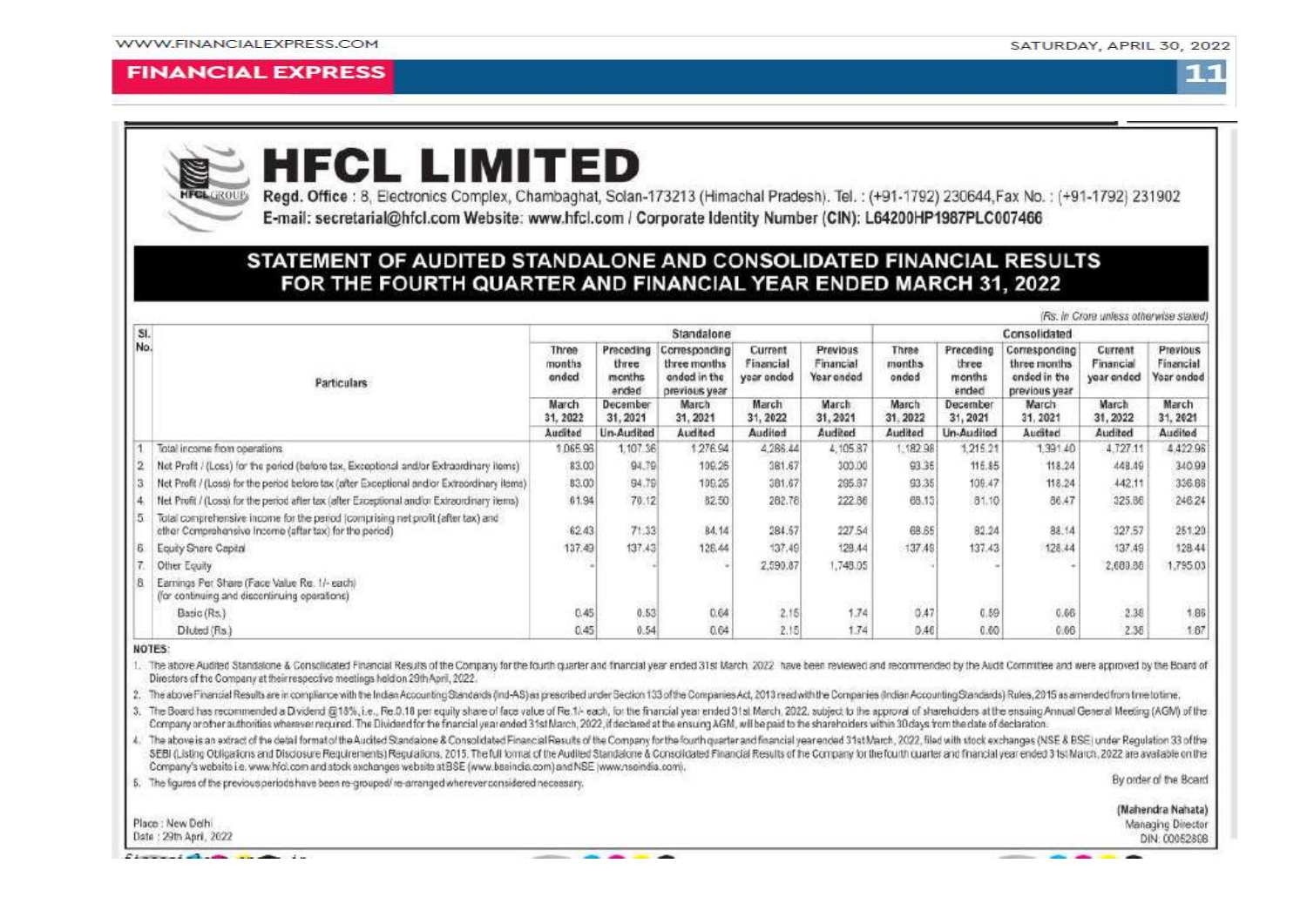शिमला, शनिवार, 30 अप्रैल, 2022

दिव्य हिमाचल epaper.divyahimachal.com



# एचएफसीएल लिमिटेड

पंजीकृत कार्यालय : 8, इलेक्ट्रोनिक्स काम्प्लेक्स, चंबाघाट, सोलन-173213 (हिमाचल प्रदेश), टेली.: (+91–1792) 230644, फैक्स नं. (+91–1792) 231902,<br>ई-मेल: secretarial@hfcl.com, वेबसाइट: www.hfcl.com/ कॉरपोरेट पहचान संख्या ( सी

### 31 मार्च, 2022 को समाप्त चौथी तिमाही व वित्त वर्ष के लिए ऑडिटेड एकल तथा समेकित वित्तीय परिणामों का विवरण

|          |                                                                                                                                                                             |                                       |                                                     |                                                                |                                                     |                                                   |                                       | ार, क्रेसेक में जब तक अन्यथा न कहा जाए.              |                                                                 |                                                    |                               |  |  |
|----------|-----------------------------------------------------------------------------------------------------------------------------------------------------------------------------|---------------------------------------|-----------------------------------------------------|----------------------------------------------------------------|-----------------------------------------------------|---------------------------------------------------|---------------------------------------|------------------------------------------------------|-----------------------------------------------------------------|----------------------------------------------------|-------------------------------|--|--|
| 蕲.<br>सं | विवरण                                                                                                                                                                       | एकल                                   |                                                     |                                                                |                                                     |                                                   | समेकित                                |                                                      |                                                                 |                                                    |                               |  |  |
|          |                                                                                                                                                                             | समाप्त<br>तिमाही<br>मार्थ<br>31, 2022 | समाप्त<br>प्रक्रिया<br>तियाही<br>दिसवार<br>31, 2021 | पर्व वर्ष में<br>तदनस्वर<br>समाप्त लिमाही<br>मार्च<br>31, 2021 | समाप्त<br>मोजूदा<br>वित्त वर्ष<br>मार्थ<br>31, 2022 | समाप्त<br>पर्व वित्त<br>वर्ष<br>मार्च<br>31, 2021 | समाप्त<br>तिमाही<br>मार्थ<br>31, 2022 | समाप्त<br>प्रक्रिया<br>तिमाही<br>दिसम्बर<br>31, 2021 | पर्व वर्ष में<br>तदनसार<br>समाप्त तिमात्री<br>मार्च<br>31, 2021 | समाप्त<br>मीजला<br>वित्त वर्ष<br>मार्च<br>31, 2022 | समाप्त<br>पूर्व वित्त<br>चर्च |  |  |
|          |                                                                                                                                                                             |                                       |                                                     |                                                                |                                                     |                                                   |                                       |                                                      |                                                                 |                                                    | मार्च<br>31, 2021             |  |  |
|          |                                                                                                                                                                             | अहिरोड                                | अन-अहिंदेह                                          | ऑडिटेड                                                         | अहिंदे द                                            | ऑहिटेड                                            | ऑस्टिड                                | अन-आर्थिहरू                                          | ऑडिटेड                                                          | अतिहरे ह                                           | ऑखिटेड                        |  |  |
|          | परिवालनों से कल अस्य                                                                                                                                                        | 1,065.96                              | 1,107.36                                            | 1.276.94                                                       | 4,286.44                                            | 4,105.87                                          | 1,182.98                              | 1,215.21                                             | 1,391.40                                                        | 4,727.11                                           | 4,422.96                      |  |  |
|          | अवधि के लिए शुद्ध लाभ/( हानि) ( कर- असाधारण तथा/अथवा असाधारण मदें से पूर्व, )                                                                                               | 83.00                                 | 94.79                                               | 109.25                                                         | 381.67                                              | 300.00                                            | 93.35                                 | 115.85                                               | 118.24                                                          | 448.49                                             | 340.99                        |  |  |
|          | का से पूर्व अर्थाप हेतु शुद्ध लाभ/(हानि) (असाधारण तथा/अयंवा असाधारण मदों के पश्चात)                                                                                         | 83.00                                 | 94.79                                               | 109.25                                                         | 381.67                                              | 295.87                                            | 93.35                                 | 109.47                                               | 118.24                                                          | 442.11                                             | 336,86                        |  |  |
|          | कर के परचार अवधि हेरू शुद्ध लाभ/( हानि ) ( अस्तथारण तथा/अथवा असाधारण मर्दो के पश्चात् )<br>अवधि के लिए कुल व्यापक आप (शुद्ध लाभ (कर के पश्चात) तथा अन्य व्यापक अत्य- (कर के | 61.94                                 | 70.12                                               | 82.50                                                          | 282.78                                              | 222.86                                            | 58.13                                 | 81.10                                                | 86.47<br><b>STATISTICS</b>                                      | 325.86<br>3053                                     | 246.24<br>889                 |  |  |
|          | पत्रचल) अर्थांचे हेतु समितीला)                                                                                                                                              | 62.43                                 | 71.33                                               | 84.14                                                          | 284.57                                              | 227.54                                            | 68.65                                 | 82.24                                                | 88.14                                                           | 327.57                                             | 251.20                        |  |  |
|          | इक्लिटी शेयर कैपिटल                                                                                                                                                         | 137.49                                | 137.43                                              | 128.44                                                         | 137.49                                              | 128.44                                            | 137.49                                | 137.43                                               | 128.44                                                          | 137.49                                             | 128.44                        |  |  |
|          | अन्य इक्विटी                                                                                                                                                                |                                       |                                                     |                                                                | 2,590.87                                            | 1,748.05                                          |                                       |                                                      |                                                                 | 2.680.88                                           | 1.795.03                      |  |  |
|          | उसय प्रति प्रेयर ( फेस वेंस्य रू. १/- ( प्रत्येक)<br>( चालु अथवा चंद प्रचालनों हेत्)                                                                                        |                                       |                                                     |                                                                |                                                     |                                                   |                                       |                                                      |                                                                 |                                                    |                               |  |  |
|          | मुलभूत ( रु. )                                                                                                                                                              | 0.45                                  | 0.53                                                | 0.64                                                           | 2.15                                                | 1.74                                              | 0.47                                  | 0.59                                                 | 0.66                                                            | 2.38                                               | 1.86                          |  |  |
|          | डिल्युएस्ट'ड ( रु. )                                                                                                                                                        | 0.45                                  | 0.54                                                | 0.84                                                           | 2.15                                                | 1.74                                              | 0.46                                  | 0.60                                                 | 0.66                                                            | 2.38                                               | 1,87                          |  |  |

दि प्राण्याति ।

1. 31 मार्च, 2022 को समाज जीपी तिमाही ब बित वर्ष के लिए कंपनी के उन्ह अन-ऑहटेड एकल एवं समेकि विजीव परिणम 20 अप्रैल, 2022 को हर्ड उनको संबंधित केली पर कंपनी के निदेशक- मंडल इस अनुमोदित तथा अधिट कमेटी द्वारा अनुमोदित तथा अधि

2. उस्त परिणय समय-समय पर संशोधित अनुसार कंपनी (भारतीय लेखा मलक) नियम 2015 के साथ पढे गए कंपनी अधिकार आगे आगे आगे निर्दिष्ट अनुसार भारतीय लेखा मानक (आईएनडी-एएस) के साथ अनुपालना में है।

3. बोर्ड ने 21 मार्च, 2022 को समाजित वर्ष के लिए फेस कैल फ.1/- प्रत्येक का लाभांश @18% अर्थत 6.0.18 प्रति इक्षन की अरबल की है, जो बंधनी अख्बा अन्य प्रशिक्षना, जहां पर पाछित हो, को नार्थिक समान्य बैठक ( एजीएम) पर शेयरथारकों 31 मार्च, 2022 को समाग वित्त वर्ष हैत लाभांड, पांट एजीएम पर घोषित होकारे, तो घोषित होने की तिथि से 20 दिनों के भीतर प्रेयरधारकों को भगतान किया जाएगा।

4. 31 मार्च, 2022 को समाज बीचो तिमारी व वित की लिए कंपनी के उका अन-ऑडिटेट एकल एवं समेकित वित्तिय विशाल का अन्य का सार है जो सेवी ( लिस्टिंग ऑस्टीफन्स तथा प्रकटीकरण आवश्यकता) विनियमन 2015 के विनियमन 32 के अधीन स्टॉक एक्सपेंज ( एनएसई व बीएसई) के साथ भरे गए हैं : 31 मार्च, 2022 को समाज बीथी तिमाडी थ विश कंपनी के अन-ऑडिटेंड एकल व समेकित विश दिशीय परिणामों का पूर्ण परिपत्र कंपनी की वैबसाईट अर्थात www.hicl.com तथा स्टॉक एक्सपेंज को पेक्सई (www.bseindia.com) तथा एनएसई (www.nseindia.com) पर उपलब्ध है। थोज के आदेश द्वारा

5. यहाँ अवत्ति के आंकड़े पन: मामविक/पन: प्रयंभित विष्णु गए हैं, जहाँ पर नांडित विन्यारणी हैं। ( पहेन्द्र नहाटा ) स्थान: नई दिल्ली प्रबंध निदेशक विनांक : 29 अप्रैल, 2022 डीआईएन 00052898